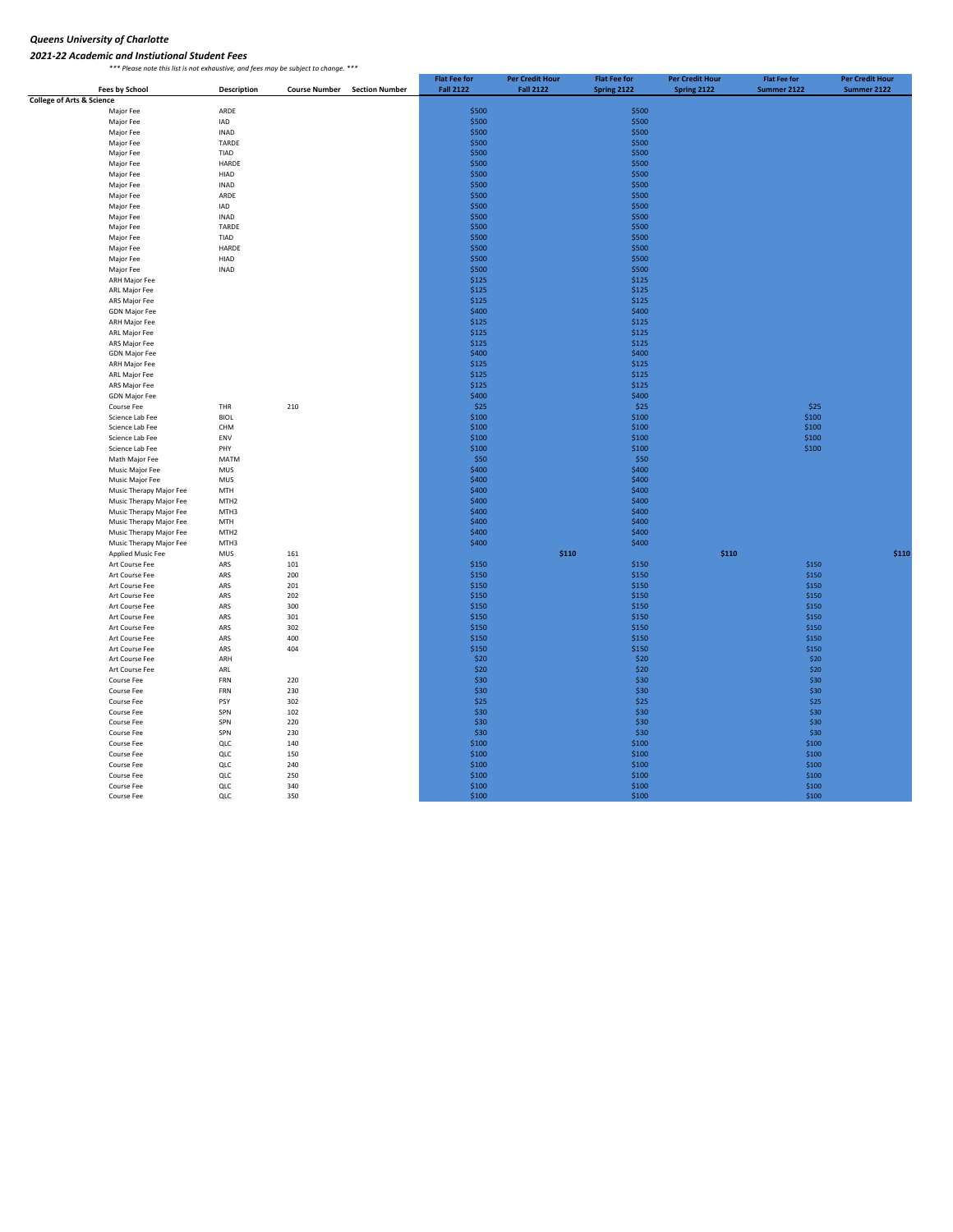|                                 |                       |             |                      |                       | <b>Flat Fee for</b> | <b>Per Credit Hour</b> | <b>Flat Fee for</b> | <b>Per Credit Hour</b> | <b>Flat Fee for</b> | <b>Per Credit Hour</b> |
|---------------------------------|-----------------------|-------------|----------------------|-----------------------|---------------------|------------------------|---------------------|------------------------|---------------------|------------------------|
|                                 | <b>Fees by School</b> | Description | <b>Course Number</b> | <b>Section Number</b> | <b>Fall 2122</b>    | <b>Fall 2122</b>       | Spring 2122         | Spring 2122            | Summer 2122         | Summer 2122            |
| <b>JBIP Supplemental Fees</b>   |                       |             |                      |                       |                     |                        |                     |                        |                     |                        |
|                                 | JBIP Course Fee       | <b>BIO</b>  | 399                  | 001                   |                     |                        | <b>TBD</b>          |                        | <b>TBD</b>          |                        |
|                                 | JBIP Course Fee       | <b>BUS</b>  | 398                  | 001                   |                     |                        | <b>TBD</b>          |                        | <b>TBD</b>          |                        |
|                                 | JBIP Course Fee       | CHM         | 398                  | 001                   |                     |                        | <b>TBD</b>          |                        | <b>TBD</b>          |                        |
|                                 | JBIP Course Fee       | COM         | 398                  | 001                   |                     |                        | <b>TBD</b>          |                        | <b>TBD</b>          |                        |
|                                 | JBIP Course Fee       | <b>HLT</b>  | 398                  | 003                   |                     |                        | <b>TBD</b>          |                        | <b>TBD</b>          |                        |
|                                 | JBIP Course Fee       | IAD         | 398                  | 001                   |                     |                        | <b>TBD</b>          |                        | <b>TBD</b>          |                        |
|                                 | JBIP Course Fee       | KIN         | 398                  | 001                   |                     |                        | <b>TBD</b>          |                        | <b>TBD</b>          |                        |
|                                 | JBIP Course Fee       | KIN         | 398                  | 002                   |                     |                        | <b>TBD</b>          |                        | <b>TBD</b>          |                        |
|                                 | JBIP Course Fee       | MUS         | 398                  | 001                   |                     |                        | <b>TBD</b>          |                        | <b>TBD</b>          |                        |
|                                 | JBIP Course Fee       | <b>NUR</b>  | 398                  | 002                   |                     |                        | <b>TBD</b>          |                        | <b>TBD</b>          |                        |
|                                 | JBIP Course Fee       | QLC         | 398                  | L17                   |                     |                        | <b>TBD</b>          |                        | <b>TBD</b>          |                        |
|                                 | JBIP Course Fee       | QLC         | 398                  | L27                   |                     |                        | <b>TBD</b>          |                        | <b>TBD</b>          |                        |
|                                 | JBIP Course Fee       | ENG         | 398                  |                       |                     |                        | <b>TBD</b>          |                        | <b>TBD</b>          |                        |
| <b>Cato School of Education</b> |                       |             |                      |                       |                     |                        |                     |                        |                     |                        |
|                                 | Course Fee            | EDU         | 215                  |                       | \$120               |                        | \$120               |                        | \$120               |                        |
|                                 | Course Fee            | EDU         | 257                  |                       | \$120               |                        | \$120               |                        | \$120               |                        |
|                                 | Course Fee            | EDU         | 495                  |                       | \$300               |                        | \$300               |                        | \$300               |                        |
|                                 | Course Fee            | EDU         | 497                  |                       | \$300               |                        | \$300               |                        | \$300               |                        |
|                                 | Course Fee            | EDU         | 503                  |                       | \$50                |                        | \$50                |                        | \$50                |                        |
|                                 | Course Fee            | EDU         | 513                  |                       | \$50                |                        | \$50                |                        | \$50                |                        |
|                                 | Course Fee            | EDU         | 514                  |                       | \$50                |                        | \$50                |                        | \$50                |                        |
|                                 | Course Fee            | EDU         | 518                  |                       | \$120               |                        | \$120               |                        | \$120               |                        |
|                                 | Course Fee            | EDU         | 525                  |                       | \$50                |                        | \$50                |                        | \$50                |                        |
|                                 | Course Fee            | EDU         | 527                  |                       | \$50                |                        | \$50                |                        | \$50                |                        |
|                                 | Course Fee            | EDU         | 533                  |                       | \$50                |                        | \$50                |                        | \$50                |                        |
|                                 | Course Fee            | <b>FDU</b>  | 540                  |                       | \$50                |                        | \$50                |                        | \$50                |                        |
|                                 | Course Fee            | EDU         | 548                  |                       | \$50                |                        | \$50                |                        | \$50                |                        |
|                                 | Course Fee            | EDU         | 570                  |                       | \$120               |                        | \$120               |                        | \$120               |                        |
|                                 | Course Fee            | EDU         | 575                  |                       | \$120               |                        | \$120               |                        | \$120               |                        |
|                                 | Course Fee            | EDU         | 581                  |                       | \$120               |                        | \$120               |                        | \$120               |                        |
|                                 | Course Fee            | EDU         | 599                  |                       | \$300               |                        | \$300               |                        | \$300               |                        |
|                                 | Course Fee            | EDU         | 601                  |                       | \$120               |                        | \$120               |                        | \$120               |                        |
|                                 | Course Fee            | EDU         | 602                  |                       | \$50                |                        | \$50                |                        | \$50                |                        |
|                                 | Course Fee            | EDU         | 603                  |                       | \$50                |                        | \$50                |                        | \$50                |                        |
|                                 | Course Fee            | EDU         | 604                  |                       | \$50                |                        | \$50                |                        | \$50                |                        |
|                                 | Course Fee            | EDU         | 605                  |                       | \$50                |                        | \$50                |                        | \$50                |                        |
|                                 | Course Fee            | EDU         | 610                  |                       | \$50                |                        | \$50                |                        | \$50                |                        |
|                                 | Course Fee            | EDU         | 612                  |                       | \$50                |                        | \$50                |                        | \$50                |                        |
|                                 | Course Fee            | EDU         | 615                  |                       | \$120               |                        | \$120               |                        | \$120               |                        |
|                                 | Course Fee            | EDU         | 620                  |                       | \$120               |                        | \$120               |                        | \$120               |                        |
|                                 | Course Fee            | EDU         | 625                  |                       | \$120               |                        | \$120               |                        | \$120               |                        |
|                                 | Course Fee            | EDU         | 631                  |                       | \$50                |                        | \$50                |                        | \$50                |                        |
|                                 | Course Fee            | EDU         | 635                  |                       | \$120               |                        | \$120               |                        | \$120               |                        |
|                                 | Course Fee            | EDU         | 642                  |                       | \$50                |                        | \$50                |                        | \$50                |                        |
|                                 | Course Fee            | EDU         | 646                  |                       | \$50                |                        | \$50                |                        | \$50                |                        |
|                                 | Course Fee            | EDU         | 652                  |                       | \$50                |                        | \$50                |                        | \$50                |                        |
|                                 | Course Fee            | EDU         | 667                  |                       | \$50                |                        | \$50                |                        | \$50                |                        |
|                                 | Course Fee            | EDU         | 671                  |                       | \$50                |                        | \$50                |                        | \$50                |                        |
|                                 | Course Fee            | EDU         | 676                  |                       | \$50                |                        | \$50                |                        | \$50                |                        |
|                                 | Course Fee            | EDU         | 680                  |                       | \$50                |                        | \$50                |                        | \$50                |                        |
|                                 | Course Fee            | EDU         | 696                  |                       | \$50                |                        | \$50                |                        | \$50                |                        |
|                                 | Course Fee            | EDU         | 225                  |                       | \$100               |                        | \$100               |                        | \$100               |                        |
|                                 | Course Fee            | EDU         | 325                  |                       | \$100               |                        | \$100               |                        | \$100               |                        |
|                                 | Course Fee            | EDU         | 355                  |                       | \$100               |                        | \$100               |                        | \$100               |                        |
|                                 | Course Fee            | EDU         | 425                  |                       | \$100               |                        | \$100               |                        | \$100               |                        |
|                                 | Course Fee            | EDU         | 445                  |                       | \$100               |                        | \$100               |                        | \$100               |                        |
|                                 | Course Fee            | EDU         | 455                  |                       | \$100               |                        | \$100               |                        | \$100               |                        |
|                                 | Course Fee            | EDUP        | 225                  |                       | \$100               |                        | \$100               |                        | \$100               |                        |
|                                 | Course Fee            | EDUP        | 325                  |                       | \$100               |                        | \$100               |                        | \$100               |                        |
|                                 | Course Fee            | EDUP        | 355                  |                       | \$100               |                        | \$100               |                        | \$100               |                        |
|                                 | Course Fee            | EDUP        | 425                  |                       | \$100               |                        | \$100               |                        | \$100               |                        |
|                                 | Course Fee            | EDUP        | 445                  |                       | \$100               |                        | \$100               |                        | \$100               |                        |
|                                 | Course Fee            | EDUP        | 455                  |                       | \$100               |                        | \$100               |                        | \$100               |                        |
|                                 | Course Fee            | EDSEC       | 225                  |                       | \$50                |                        | \$50                |                        | \$50                |                        |
|                                 | Course Fee            | EDSEC       | 245                  |                       | \$50                |                        | \$50                |                        | \$50                |                        |
|                                 | Course Fee            | EDSEC       | 257                  |                       | \$50                |                        | \$50                |                        | \$50                |                        |
|                                 | Course Fee            | EDSEC       | 267                  |                       | \$50                |                        | \$50                |                        | \$50                |                        |
|                                 | Course Fee            | EDSEC       | 477                  |                       | \$50                |                        | \$50                |                        | \$50                |                        |
|                                 | Course Fee            | EDSEC       | 487                  |                       | \$50                |                        | \$50                |                        | \$50                |                        |
|                                 |                       |             |                      |                       |                     |                        |                     |                        |                     |                        |
|                                 |                       |             |                      |                       |                     |                        |                     |                        |                     |                        |